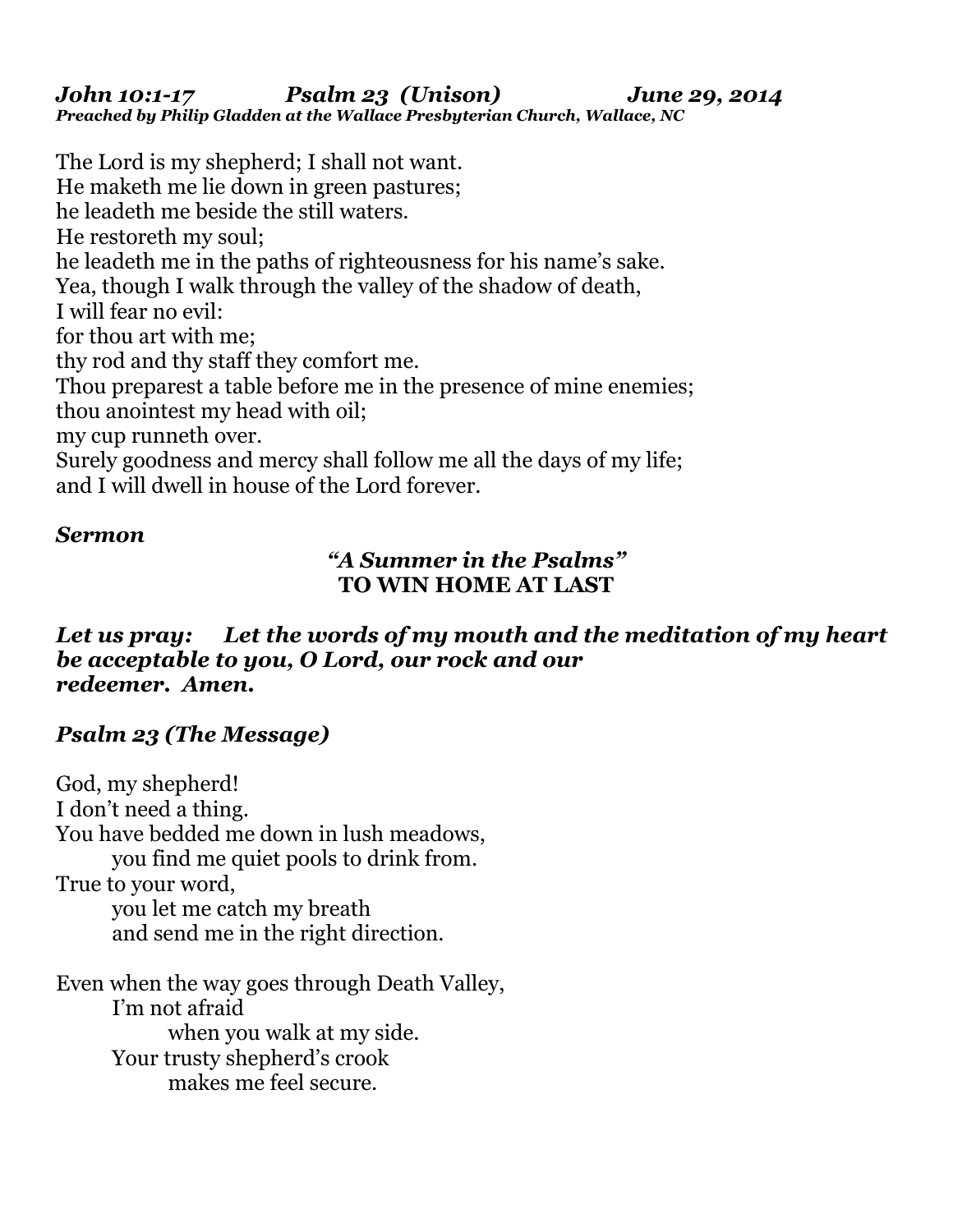You serve me a six-course dinner right in front of my enemies. You revive my drooping head; my cup brims with blessing.

Your beauty and love chase after me every day of my life. I'm back home in the house of God for the rest of my life.

 A number of years ago, Rev. Pete Carruthers died of a brain tumor. Pete was the associate pastor at the White Memorial Presbyterian Church in Raleigh. I didn't know Pete very well. I only met him a few times. He led a commissioning service for a group that traveled to Tabasco, Mexico, of which I was a member. Pete and I shared a mutual friend, who told me many stories about Pete. Our friend became Pete's driver as his illness progressed.

 While he was on vacation in Florida with his family, Pete suffered some seizures. Visits to doctors and different tests revealed a very serious brain tumor. After he was diagnosed, Pete bravely battled the cancer for a couple of years.

 I do remember the time Pete came to a meeting of New Hope Presbytery just a few months after his diagnosis. Although he was weak from his illness and treatments, Pete wanted to thank the members of presbytery for their concern and their prayers. He told us a story about an experience he had in the operating room as he was preparing to have a biopsy.

 Pete said he was lying on the operating table, very scared, not sure what was going to happen. To comfort himself, he wanted to recite the 23rd Psalm. But he couldn't remember how the psalm started. His memory was playing tricks on him because of the tumor. He asked the anesthetist if he knew how the 23rd Psalm began. Pete told us an amazing thing happened. As the anesthetist began to say, "The Lord is my shepherd, I shall not want . . ." everyone in the operating room, doctors and nurses, joined Pete and the anesthetist in their prayer. Pete told us that he didn't know if everyone in the room believed — but the voices joined together gave him much needed strength in an especially difficult time.

#### *Psalm 23 (Good News Translation)*

The Lord is my shepherd; I have everything I need.

He lets me rest in fields of green grass and leads me to quiet pools of fresh water.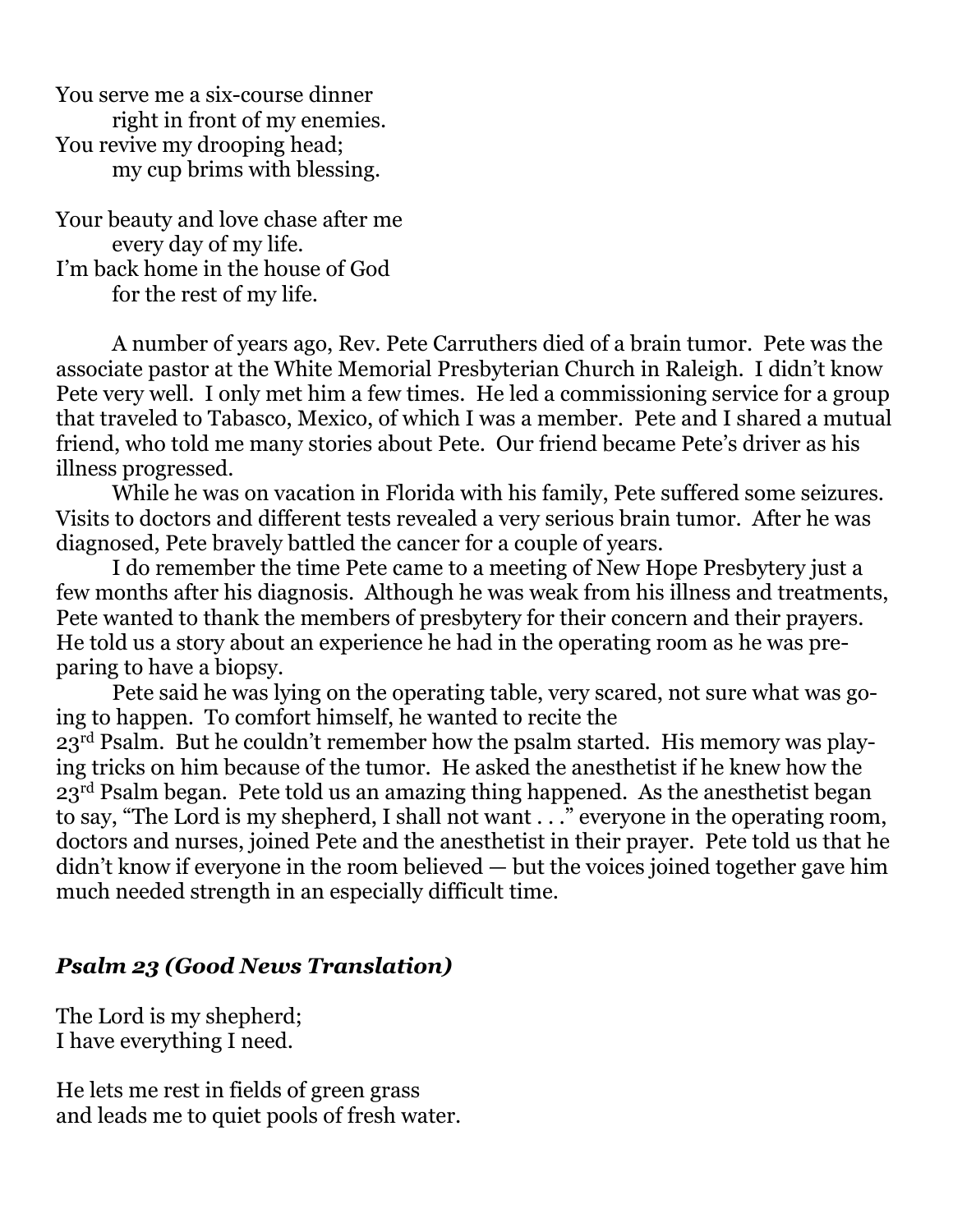He gives me new strength. He guides me in the right paths, as he has promised.

Even if I go through the deepest darkness, I will not be afraid, Lord, for you are with me. Your shepherd's rod and staff protect me.

You prepare a banquet for me, where all my enemies can see me; you welcome me as an honored guest and fill my cup to the brim.

I know that your goodness and love will be with me all my life; and your house will be my home as long as I live.

 Each evening Monday - Thursday last week, our church and Fellowship Hall were filled with the sounds of children and adults enjoying Vacation Bible School 2014. One of the joys of VBS is watching the kids learn the Bible stories.

 Several years ago at Bible School, I was given the job of telling the story of the 23rd Psalm to a group of approximately forty children on the last day of Bible School. The group members ranged in age from 3 years old to fourth grade. How was I supposed to get and keep them involved in telling and learning the psalm?

 I racked my brains on Thursday night, trying to figure out how to get the point across in a way that might stick with the children. On Friday morning, as everyone was arriving, I pulled Jacob Hargrove aside and recruited him to be a shepherd, complete with a bathrobe costume and a wooden staff. His job was to lead the sheep to green grass and clean water in the Fellowship Hall. Of course, he was the only one who knew where to find the food. I told him the "sheep" wouldn't be able to understand anything he said to them.

 Volunteers from the group of kids served as the sheepdogs and the wild animals who threatened the sheep. The rest of the children  $-$  as many as 35 or 40  $-$  did a fantastic job of being sheep. They wandered aimlessly around the Fellowship Hall. They "baahed" and bumped into each other. They ignored Jacob's increasingly frustrated instructions. (Unbeknownst to Jacob, I had told the "sheep" to ignore what the shepherd tried to get them to do!) Jacob worked hard to herd those sheep toward the green grass and the water and to protect them from the wild animals that attacked the sheep on command. But the poor shepherd, Jacob, never could get all of those "sheep" moving in the same direction. He had his hands full! It reminded me of the classic Prayer of Confession: "We have erred and strayed from God's ways like lost sheep."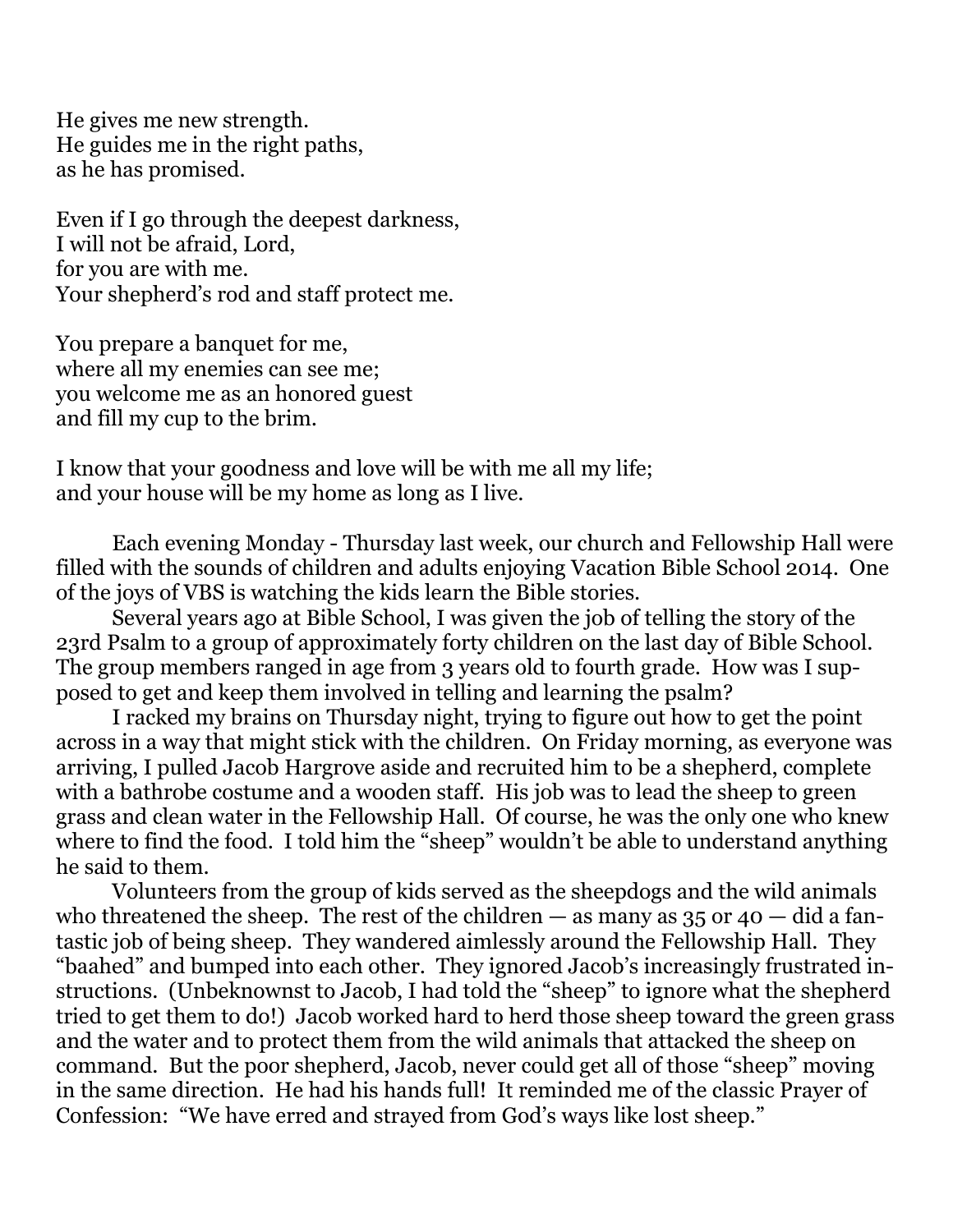Because we so often wander aimlessly and "baah" and bump into each other and stray from God's ways like lost sheep, isn't it a comfort to hear Jesus say, "I am the good shepherd"? Isn't it encouraging to hear God say, "I myself will search for my sheep, and will seek them out and I will make them lie down. I will seek the lost, I will bring back the strayed, I will bind up the injured, I will strengthen the weak, and I will feed them with justice." (Ezekiel 34:11, 15-16)

## *Psalm 23 (New Living Translation)*

The Lord is my shepherd; I have all that I need.

He lets me rest in green meadows; he leads me beside peaceful streams. He renews my strength.

He guides me along right paths, bringing honor to his name.

Even when I walk through the darkest valley, I will not be afraid, for you are close beside me. Your rod and your staff protect and comfort me.

You prepare a feast for me in the presence of my enemies. You honor me by anointing my head with oil. My cup overflows with blessings.

Surely your goodness and unfailing love will pursue me all the days of my life, and I will live in the house of the Lord forever.

 Toward the end of his very long life of almost 98 years, my grandfather lived in the Presbyterian Village retirement center near Atlanta. When he died, the staff held a memorial service for him. The residents and staff gathered in the common room. My grandfather's roommate was there, along with his hall neighbors and people who had come to know him as they visited their own family members.

 My mother was seated at the front. A nurse wheeled a woman in and parked her wheelchair next to my mother. The woman was in the advanced stages of Alzheimer's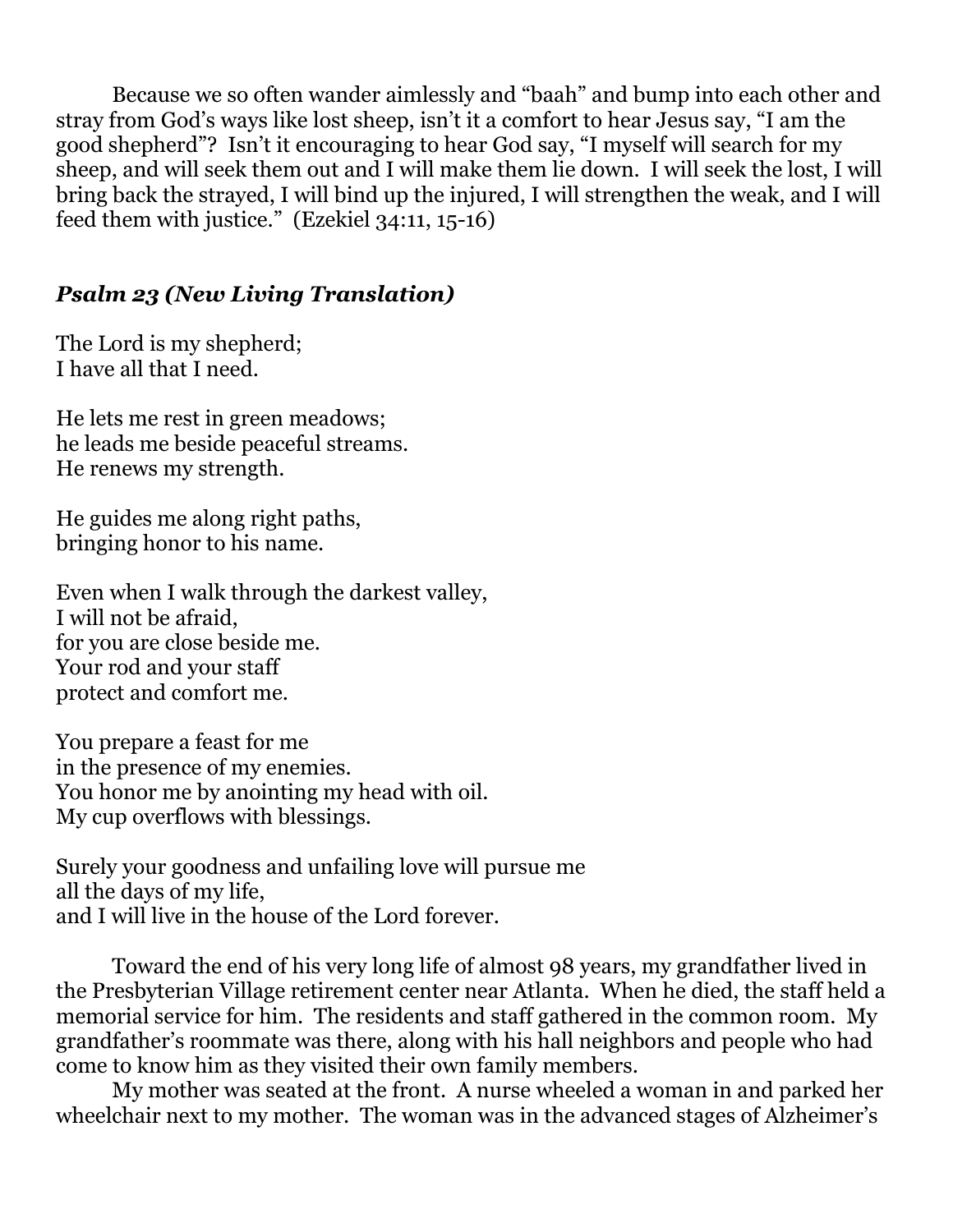Disease. My mom was concerned about the woman and her ability to handle and comprehend what was going on in the service. She didn't remember my mother or seem to be aware of her surroundings.

 But, as the minister began the memorial service, the woman became very quiet and attentive. When the minister invited the gathered people to join him in the  $23<sup>rd</sup>$ Psalm, this woman in the wheelchair, who suffered so greatly and seemed so lost, led the group in the 23rd Psalm in a loud, clear, and strong voice. My mother said it was almost like a miracle. David's psalm seemed to bring her comfort and security. The familiar brought with it hope.

# *Psalm 23 (The Jerusalem Bible)*

Yahweh is my shepherd, I lack nothing. In meadows of green grass he lets me lie. To the waters of repose he leads me; there he revives my soul.

He guides me by paths of virtue for the sake of his name. Though I pass through a gloomy valley, I fear no harm; beside me your rod and staff are there, to hearten me.

You prepare a table before me under the eyes of my enemies; you anoint my head with oil, my cup brims over.

Ah, how goodness and kindness pursue me, every day of my life; my home, the house of Yahweh, as long as I live!

 Of all of David's psalms, the 23rd Psalm is probably the most familiar. When people are asked to read the 23rd Psalm in unison from the bulletin, I often notice that many people don't even look at the written words. The verses come from deep within us. A while back I decided always to include Psalm 23 as a unison reading as one of the Old Testament lessons in funerals and memorial services. The familiar words and images bring great comfort in times of trouble and distress. They are like a soothing balm poured on a painful sore.